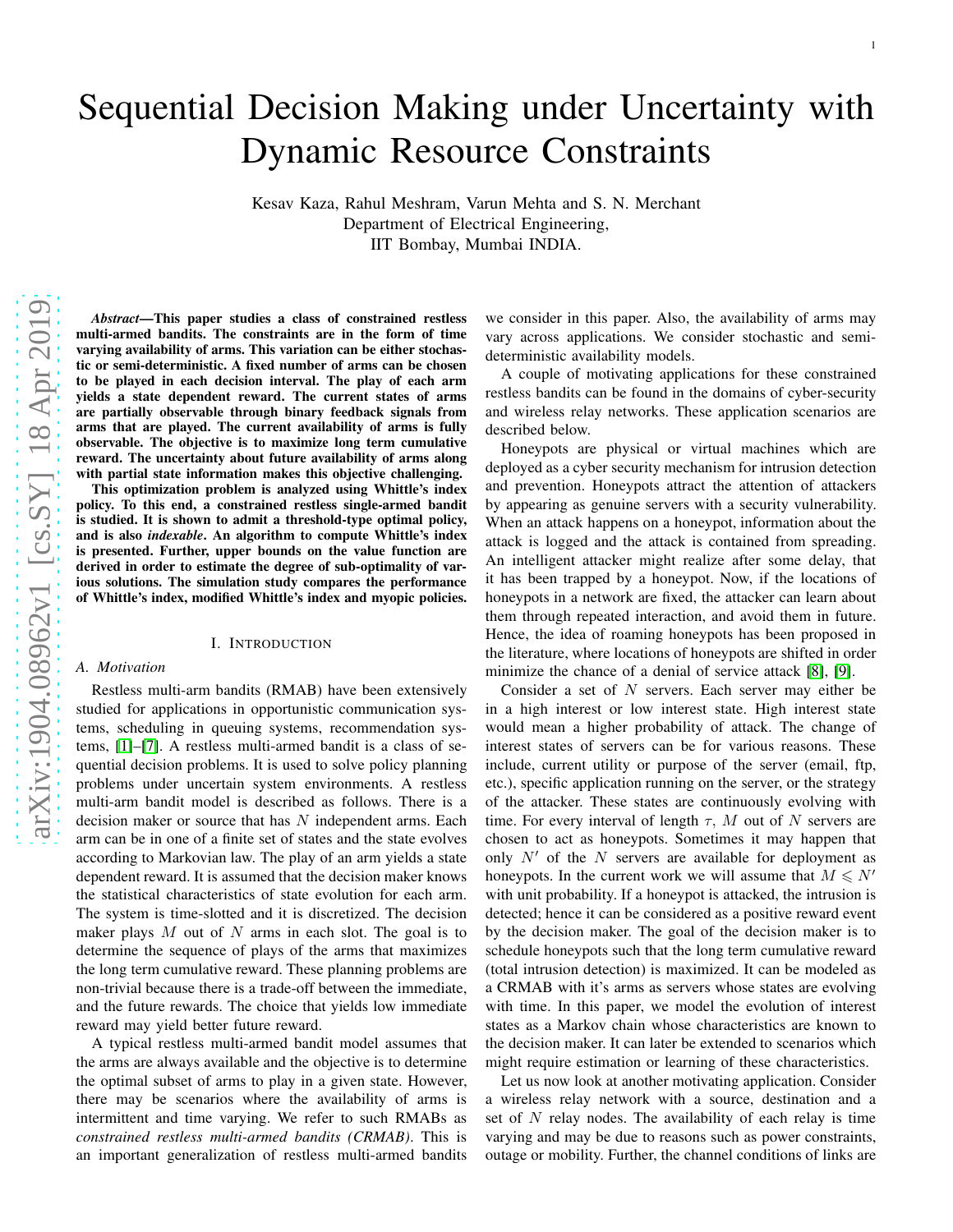evolving with time. The objective here is to schedule a relay in each time slot under such constrained availability to maximize cumulative long term reward, i.e., throughput. In this network each link can be represented as the arm of the bandit, and each link evolves independent of transmission in every time slot. Thus, it is can be modeled as a CRMAB.

### *B. Related work*

The literature on restless bandits is vast and includes different variations on bandits and their applications. We mention a few of them that are relevant to our work.

The resltess multi-armed bandit problem was first proposed in [\[10\]](#page-9-4). It was inspired from the work on rested bandits [\[11\]](#page-9-5). In [\[11\]](#page-9-5), index policies were introduced for rested multi-armed bandits, where states of arms do not change when they are not played. This index policy is now known as Gittins index policy. Later, [\[10\]](#page-9-4) studied restless bandits and introduced an index policy which is now referred to as Whittle's index policy. The popularity of Whittle's index policy is due to its asymptotic optimality in some examples and its near optimal performance in some others (see [\[10\]](#page-9-4), [\[12\]](#page-9-6), [\[13\]](#page-9-7)). The Whittle's index policy for other applications such as machine repair problems are given in [\[2\]](#page-9-8).

In classical restless bandit literature, current states of all the arms are observable in every time slot [\[4\]](#page-9-9), [\[5\]](#page-9-10), [\[10\]](#page-9-4). Later, this assumption was relaxed and restless bandit models with partially observable states were studied, where states are observable only for those arms that are played [\[1\]](#page-9-0), [\[13\]](#page-9-7). Recent work on restless bandits further generalized this model to the case where states of all arms are partially observable. This is referred to as the *hidden restless bandit* [\[14\]](#page-9-11), [\[15\]](#page-9-12). In [\[16\]](#page-9-13), further generalization is considered where multiple state transitions are allowed in a single decision interval.

The Whittle index policy for RMABs was studied for job scheduling and dynamic routing on servers in [\[17\]](#page-9-14), [\[18\]](#page-9-15), where authors considered scenario of servers being available intermittently.

Earlier, a variant of the restless multi-armed bandit with availability constraints was proposed in [\[19\]](#page-9-16). It was applied to the machine repair problem where machine availability is time varying. This model was further generalized in [\[20\]](#page-9-17) by considering partially observable states. In [\[20\]](#page-9-17), the authors consider a penalty for playing an unavailable arm. That is, arms can be played both when they are available and unavailable. Whittle's index policy and myopic policy are analyzed. There are several subtle, but important differences between the current model and the model in [\[20\]](#page-9-17) . The CRMABs considered in this paper do not allow the play of unavailable arms. Our proposed model differentiates between the actions "don't play" and "can't play". That is, the belief update rules are different for the case where an arm is available and is not played and the case where the arm is unavailable and cannot be played. In this work, we provide an upper bound on optimal value function which can be used as a reference to measure sub-optimality gap of the Whittle's index policy.

The literature on POMDPs, RMABs makes use of certain common techniques and procedures. These include defining action value functions and using induction principle to derive their structural properties. Another common aspect is proving sub-modularity of the value function, which will lead to a threshold structure of optimal policy (see [\[21\]](#page-9-18), [\[22\]](#page-9-19)). One must note the differences in modeling that require redoing or following similar procedures, as it is not obvious that the same results hold.

# *C. Contributions*

We propose a novel methodology to solve the problem of sequential decision making under dynamic resource constraints. It is modeled as a constrained restless multi-armed bandit problem. The resource constraints occur in the form of time-varying availability of arms. We consider two availability models, namely, stochastic and semi-deterministic availability. The analysis of the constrained restless single armed bandit (CRSAB) forms the basis of the solution methodology. They are shown to admit a threshold type policy in belief space. This holds for both stochastic and semi-deterministic availability models. Indexability of CRSABs is claimed by imposing certain conditions on the parameters. An algorithm for computation of Whittle's index is also presented. An upper bound on the optimal value function is derived. The Lagrangian relaxation of the original problem provides an upper bound on the value function. The relationship between the Lagrangian bound for CRMAB and unconstrained RMAB is studied. It is shown that under certain conditions the former gives a tighter bound than the later. An extensive simulation study is presented with performance comparison of various solution schemes such as Whittle's index policy, modified Whittle's index policy and myopic policy.

The rest of this document is organized as follows. The system model is explained in Section [II](#page-1-0) and the constrained restless single armed bandit is analyzed in Section [III.](#page-3-0) Bounds on value functions are derived in Section [IV.](#page-5-0) Numerical simulations are presented in Section [V,](#page-7-0) and concluding remarks in Section [VI.](#page-9-20)

# <span id="page-1-0"></span>II. MODEL DESCRIPTION AND PRELIMINARIES

Consider a restless multi-armed bandit with  $N$  independent arms. Each arm can be one of two states, say, state 0 or state 1. The state of each arm evolves according to a discrete time Markov chain. Some times arms might become unavailable. Hence, the evolution of states also depends on availability of arms. Also, the availability of arms is time varying. Let us introduce some notation to formalize the model. Assume that the system is time-slotted and time is indexed by  $t$ . Let  $X_n(t) \in \{0,1\}$  denote the state of arm n at the beginning of time slot  $t$ .

Let  $Y_n(t) \in \{0,1\}$  denote the availability of arm n at the beginning of time slot  $t$  and

$$
Y_n(t) = \begin{cases} 1 & \text{if arm } n \text{ is available,} \\ 0 & \text{if arm } n \text{ is not available.} \end{cases}
$$

Each arm has two actions associated with it when it is available, either 'play' or 'don't play'. When it is unavailable it cannot be played. However, it's state still evolves. Let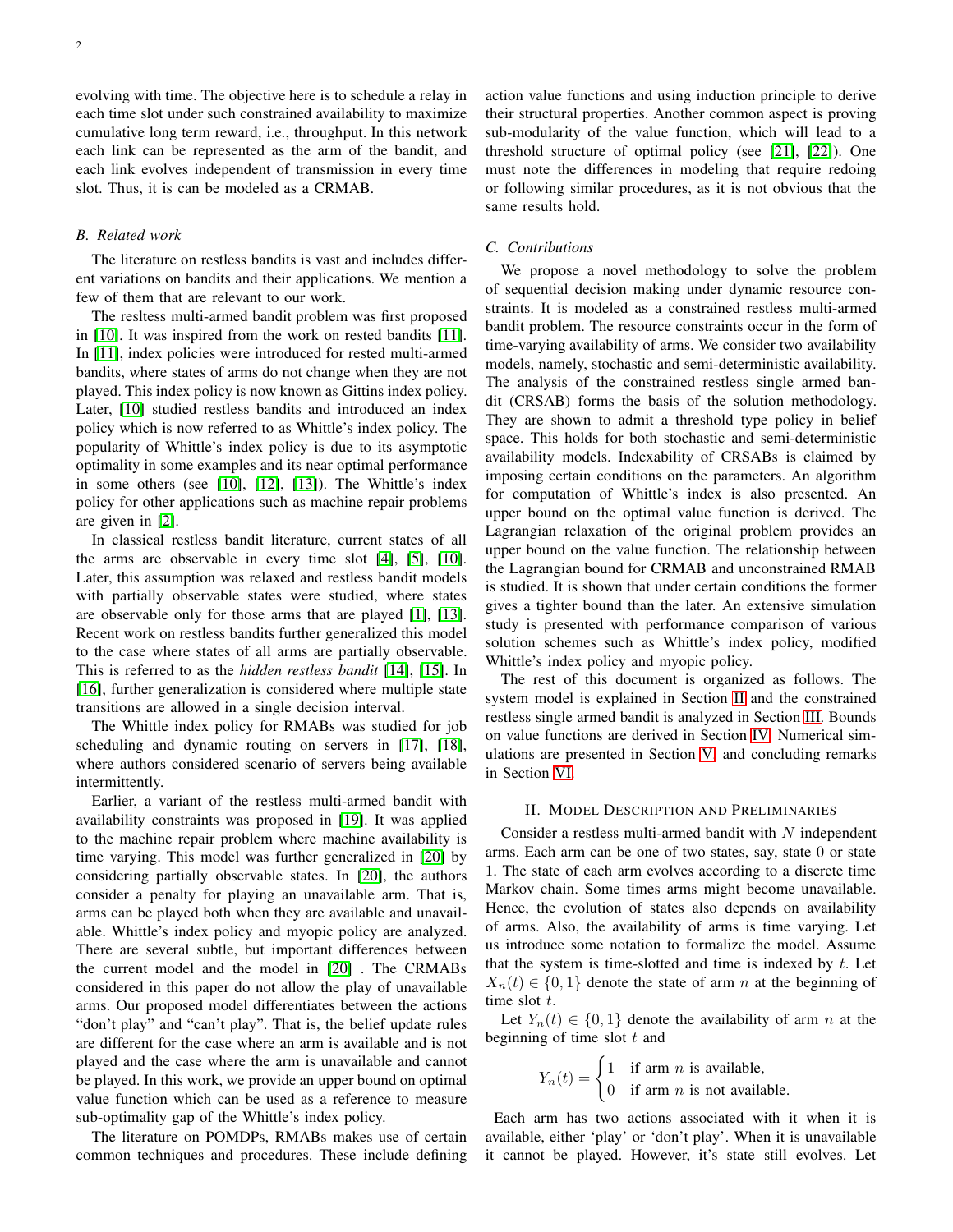

We consider two availability models, namely, stochastic and semi-deterministic. In the stochastic model, future availability depends on a probability law conditioned on current availability. In the semi-deterministic model, the future availability is deterministic when an arm goes unavailable. This model is useful in applications in which some sub-systems are occasionally down for a fixed maintenance time.

*1) Stochastic:* Here, future availability,  $Y_n(t+1)$  is based on current availability  $Y_n(t) = y$ , action  $a_n(t) = a$  and belief  $\pi_n(t) = \pi$  according to the following probability law. Let

$$
\theta_n^a(i, y) := \Pr(Y_n(t + 1) = 1 | X_n(t) = i, Y_n(t) = y, a_n(t) = a).
$$

$$
Y_n(t+1) = \begin{cases} 1, & w.p. \ \theta_n^a(\pi, y) \\ 0, & w.p. \ 1 - \theta_n^a(\pi, y). \end{cases}
$$

The source knows the probability of availability  $\theta_n^a(\pi, y)$ . Notice that this model satisfies Markov property.

In general  $\theta_n^a(i, y)$  depends on the state of arm n, the current availability  $y$  and action of that arm  $a$ . For simplicity we assume that it is independent of state, *i.e.*,  $\theta_n^a(i, y) = \theta_n^a(y)$ .

*2) Semi-deterministic:* Here, future availability for unavailable arms has a deterministic model. When available arms turn unavailable, they remain unavailable for exactly  $T_0$  slots and then become available. That is,

if  $Y_n(t) = 0$ , then

$$
Y_n(t+t') = \begin{cases} 0, & \text{for} \ \ t'=1,...,T_0-1 \\ 1, & \text{for} \ \ t'=T_0, \end{cases}
$$

if  $Y_n(t) = 1$ , then

$$
Y_n(t+1) = \begin{cases} 1, & w.p. \ \theta_n^a(\pi,1) \\ 0, & w.p. \ 1 - \theta_n^a(\pi,1). \end{cases}
$$

#### *B. Problem formulation*

Let us describe the state in terms of the belief and availability. Consider the perceived state  $S_n(t) = (\pi_n(t), Y_n(t)) \in$  $[0, 1] \times \{0, 1\}$  in beginning of time slot t. Using the belief  $\pi_n(t)$ , we compute the expected reward from play of arm n at time t as follows.

$$
\eta(\pi_n(t), y = 1) \coloneqq \pi_n(t)\eta_{n,0} + (1 - \pi_n(t))\eta_{n,1}
$$

and  $\eta(\pi_n(t), y = 0) := 0$ .

We next define the optimization problem as reward maximization. Let  $\phi(t)$  be the policy of the source such that  $\phi(t): H_t \to \{1, \dots, N\}$  maps the history to M arms in slot t. Let

$$
a_n^{\phi}(t) = \begin{cases} 1 & \text{if } n \in \phi(t), \\ 0 & \text{if } n \notin \phi(t). \end{cases}
$$

Fig. 1. Gilbert-Elliot two state channel model along with the notation of transition probabilities for  $n^{th}$  arm.

 $a_n^1(t) \in \{0,1\}$  be an action corresponding to arm n when it is available and it is described as follows.

$$
a_n1(t) = \begin{cases} 1 & \text{if arm } n \text{ is available and played,} \\ 0 & \text{if arm } n \text{ is available and not played.} \end{cases}
$$

Let  $a_n^0(t)$  be the action corresponding to arm n when it is not available. As it cannot be played,  $a_n^0(t) \coloneqq 0$ .

The state of arm *n* changes at beginning of time slot  $(t+1)$ from state *i* to *j* according to transition probabilities  $p_{ij}^n$ . These are defined as follows.

$$
p_{ij}^{n} := \Pr\{X_n(t+1) = j \mid X_n(t) = i\}
$$

When arm  $n$  is played, the result is either success or failure. A binary signal is observed at the end of each slot that describes the event of success or failure (ACK or NACK in communication parlance). Let  $Z_n(t)$  be the binary signal that is received by the source at the end of slot  $t$ . It is given as

$$
Z_n(t) = \begin{cases} 1 & \text{if arm } n \text{ is played and that resulted success,} \\ 0 & \text{If arm } n \text{ is played and no success.} \end{cases}
$$

When arm  $n$  is not played, no signal is observed from that arm. Let  $\rho_n(i)$  be the probability of success from playing arm  $n$ .

$$
\rho_n(i) \equiv \rho_{n,i} := \Pr(Z_n(t) = 1 \mid X_n(t) = i, a_n(t) = 1),
$$

for  $i = 0, 1$ . It is the probability that signal  $Z_n(t) = 1$  is observed given that arm *n* is in state *i* and action  $a_n(t) = 1$ . We will assume  $\rho_{n,0} < \rho_{n,1}$ , i.e., the probability of success is higher from state 1 than from state 0.

The play of arm *n* yields a state dependent reward. Let  $\eta_{n,i}$ be the reward obtained by playing arm *n* given that  $X_n(t) = i$ . When arm  $n$  is not played, no reward is obtained. Further, we suppose that  $0 \le \eta_{n,0} < \eta_{n,1} \le 1$  for all n.

The decision maker or source cannot exactly observe the state vector at any arbitrary time  $t$ . However, the source can exactly observe the current availability vector at the beginning of each time slot. That is,  $\mathbf{Y}(t) = [Y_1(t), ..., Y_n(t)]$  is known at beginning of slot  $t$ . Since the source does not know the exact states of arms, it maintains a 'belief' about each of them. Let  $\pi_n(t)$  be the belief about arm n. It is the probability of being in state 0, given the history  $H_t$  upto time t. The history upto time  $t$  is given as

$$
H_t := (Y_n(s), a_n(s), Z_n(s))_{0 \le n \le N, 1 \le s < t}.
$$

The belief vector is given as  $\pi(t) = [\pi_1(t), ..., \pi_n(t)],$  with

$$
\pi_n(t) = \Pr(X_n(t) = 0 \mid H_t).
$$



3

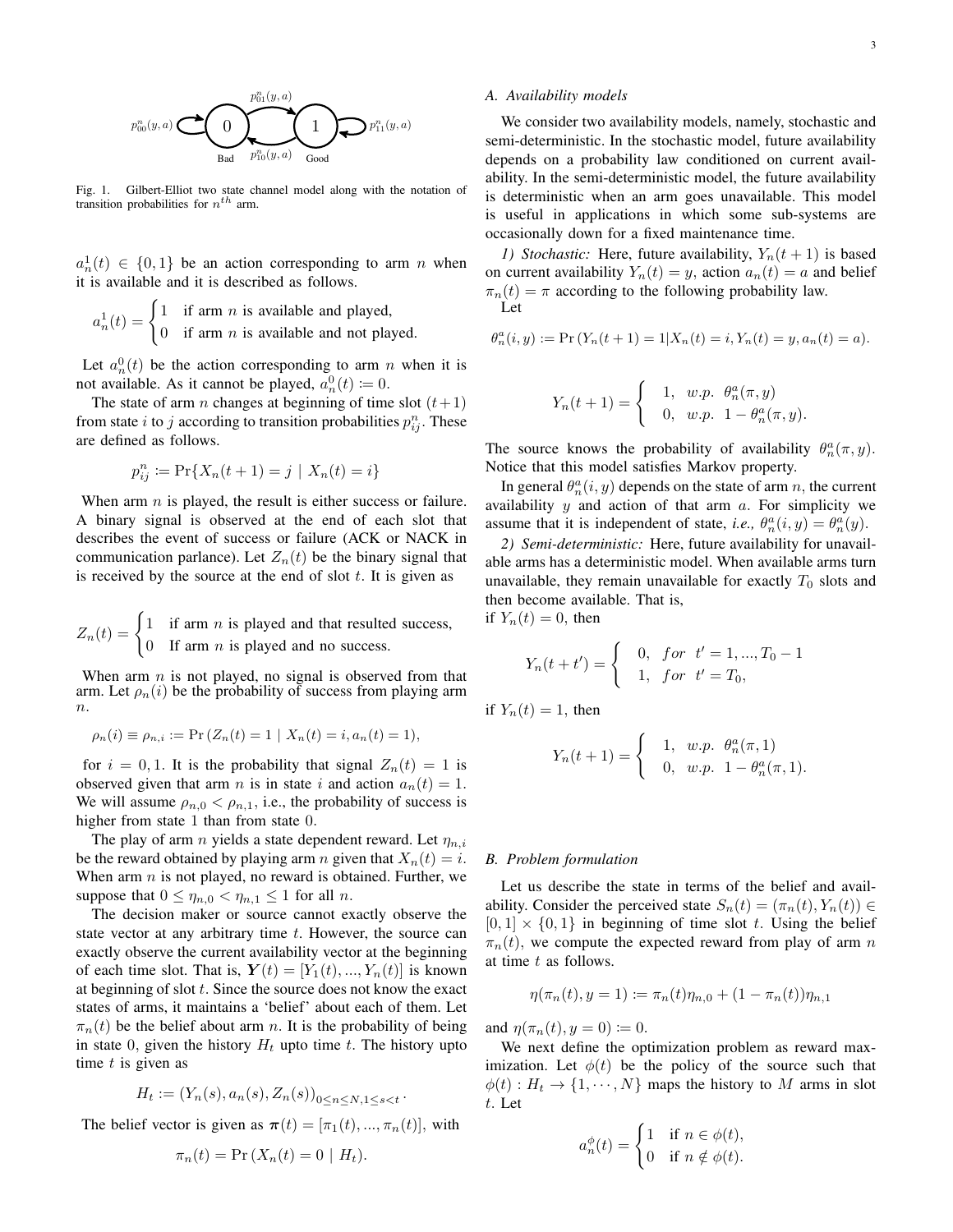The infinite horizon discounted cumulative reward under strategy φ for initial state information  $(\pi, y)$ ,  $\pi$  =  $(\pi_1(1), \cdots, \pi_N(1))$  and  $y = (y_1(1), \cdots, y_N(1))$  is given by

<span id="page-3-1"></span>
$$
V_{\phi}(\boldsymbol{\pi}, \boldsymbol{y}) = \mathbf{E}^{\phi}\left(\sum_{t=1}^{\infty} \beta^{t-1} \left[\sum_{n=1}^{N} a_n^{\phi}(t) \eta(\pi_n(t), Y_n(t)), \right] \right).
$$
\n(1)

And, in each time slot M arms are played; hence,  $\sum_{n=1}^{N} a_n^{\phi}(t) = M$ . Here,  $\beta \in (0, 1)$  is the discount parameter. The objective is to find a policy  $\phi$  that maximizes  $V_{\phi}(\pi, y)$  for all  $\boldsymbol{\pi} \in [0,1]^N$ ,  $\boldsymbol{y} \in \{0,1\}^N$ . The problem [\(1\)](#page-3-1) is a constrained hidden Markov restless multi-armed bandit.

The analysis of restless multi-armed bandits proceeds in the following manner. 1) Consider the restless single armed bandit. Write down Bellman optimality equations along with action value functions, 2) Study the properties of action value functions, 3) Use these properties to prove the optimal threshold policy result, 4) Use this result to prove indexability and compute index.

#### <span id="page-3-0"></span>III. CONSTRAINED RESTLESS SINGLE ARMED BANDIT

We will now study the constrained restless single armed bandit. The problem of the decision maker here is to decide in each time slot whether or not to play the arm. As there is only one arm, we drop the subscript  $n$ , the sequence number of the arms; so,  $\rho_{n,i} \equiv \rho_i$ ,  $\eta_{n,i} \equiv \eta_i$ ,  $\theta_n^a(y) \equiv \theta_y^a$ , and so on. The analysis of the single arm problem proceeds by assigning a subsidy  $w$  for not playing the arm, see [\[2\]](#page-9-8), [\[10\]](#page-9-4).

Recall that the source maintains and updates its belief about state of the arm at the end of every time slot. The update rules are based on previous actions and observations as follows.

1) If  $a(t) = 1, Y(t) = 1, Z(t) = 1$ , the new belief  $\pi(t +$  $1) = \Gamma_1(\pi(t)).$ 

$$
\Gamma_1(\pi) = \frac{\pi \rho_0 p_{00} + (1 - \pi) \rho_1 p_{10}}{\pi \rho_0 + (1 - \pi) \rho_1}
$$

In this case the arm is available, played and a success observed. Then, the belief update is according to the Bayes rule.

2) If  $a(t) = 1, Y(t) = 1, Z(t) = 0$ , the new belief  $\pi(t +$  $1) = \Gamma_0(\pi(t)).$ 

$$
\Gamma_0(\pi) = \frac{\pi (1 - \rho_0) p_{00} + (1 - \pi)(1 - \rho_1) p_{10}}{\pi (1 - \rho_0) + (1 - \pi)(1 - \rho_1)}
$$

In this case also, the arm is available, played and a failure observed. Again the belief update makes use of Bayes rule.

3) If  $a(t) = 0, Y(t) = 1$  the new belief  $\pi(t + 1) =$  $\gamma_1^0(\pi(t)).$ 

$$
\gamma_1^0(\pi) = \pi p_{00} + (1 - \pi) p_{10}
$$

This is the case where the arm is available but not played and no observation is obtained. So, the Markov chain evolves naturally from its current state.

4) If  $a(t) = 0, Y(t) = 0$  the new belief  $\pi(t + 1) =$  $\gamma_0^0(\pi(t)).$ 

$$
\gamma_0^0(\pi) = \frac{p_{10}}{p_{01} + p_{10}} \quad \text{or} \quad \pi p_{00} + (1 - \pi) p_{10}
$$

Here, the arm is not available and cannot be played. Again, no observation is obtained. The updated belief in this case is either taken to be the stationary probability or the natural evolution of the Markov chain.

# *A. Value functions*

We now define the values of different actions depending on the belief and availability. Value function for action  $a$ , belief  $\pi$  and availability y is denoted as  $\mathcal{L}^a V(\pi, y), a \in \mathcal{A}_y$ . The set  $A_y$  is the set of possible actions for availability y. For the current system  $\mathcal{A}_{y=1} = \{0,1\}$  and  $\mathcal{A}_{y=0} = \{0\}$ . This means that when arm is unavailable  $(y = 0)$ , it cannot be played.

These value functions for different availability models can be defined recursively as follows.

*1) Stochastic availability:*

a) Action  $a = 1$ , availability  $y = 1$ ,

$$
\mathcal{L}^{1}V(\pi, 1) = \eta(\pi) +
$$
  
\n
$$
\beta \rho(\pi) \left[ \theta_{1}^{1}V(\Gamma_{1}(\pi), 1) + (1 - \theta_{1}^{1})V(\Gamma_{1}(\pi), 0) \right] +
$$
  
\n
$$
\beta(1 - \rho(\pi)) \left[ \theta_{1}^{1}V(\Gamma_{0}(\pi), 1) + (1 - \theta_{1}^{1})V(\Gamma_{0}(\pi), 0) \right]
$$

Here,  $\eta(\pi) = \eta_0 \pi + \eta_1(1 - \pi)$ 

b) Action 
$$
a = 0
$$
, availability  $y = 1$ ,

$$
\mathcal{L}^{0}V(\pi, 1) = w + \beta \left[ \theta_{1}^{0}V(\gamma_{1}^{0}(\pi), 1) + (1 - \theta_{1}^{0})V(\gamma_{1}^{0}(\pi), 0) \right]
$$

- c) Action  $a = 0$ , availability  $y = 0$ ,  $\mathcal{L}^0 V(\pi,0) = w + \beta \left[ \theta_0^0 V(\gamma_0^0(\pi),1) + (1-\theta_0^0) V(\gamma_0^0(\pi),0) \right]$
- *2) Semi-deterministic availability:*
- a) Action  $a = 1$ , availability  $y = 1$ ,

$$
\mathcal{L}^{1}V(\pi, 1) = \eta(\pi) +
$$
  
\n
$$
\beta \rho(\pi) \left[ \theta_{1}^{1}V(\Gamma_{1}(\pi), 1) + (1 - \theta_{1}^{1})V(\Gamma_{1}(\pi), 0) \right] +
$$
  
\n
$$
\beta(1 - \rho(\pi)) \left[ \theta_{1}^{1}V(\Gamma_{0}(\pi), 1) + (1 - \theta_{1}^{1})V(\Gamma_{0}(\pi), 0) \right]
$$

Here,  $\eta(\pi) = \eta_0 \pi + \eta_1(1 - \pi)$ 

b) Action  $a = 0$ , availability  $y = 1$ ,

$$
\mathcal{L}^{0}V(\pi,1) = w + \beta \left[\theta_1^{0}V(\gamma_1^{0}(\pi),1) + (1-\theta_1^{0})V(\gamma_1^{0}(\pi),0)\right]
$$

c) Action  $a = 0$ , availability  $y = 0$ ,

$$
\mathcal{L}^{0}V(\pi,0) = w \frac{1 - \beta^{T_0}}{1 - \beta} + \beta^{T_0}V((\gamma_0^0)^{T_0}(\pi),1)
$$

Here,  $(\gamma_0^0)^{T_0}(\pi) = q$ , with q being the stationary probability, or  $(\gamma_0^0)^{T_0}(\pi) = (\gamma_1^0)^{T_0}(\pi)$ .

Notice that a subsidy  $w$  is being provided for not playing  $(a = 0)$ . Also, not playing is the only possible action when the arm is unavailable. Although there is no apparent choice of action for  $y = 0$ , the value function  $\mathcal{L}^0 V(\pi, 0)$  is important as it impacts other value functions.

The optimality equations are written as follows. Given availability y and belief  $\pi$ , the maximum value  $V(\pi, y)$  that can be achieved is given by

$$
V(\pi, y) = \max_{a \in A_y} \mathcal{L}^a V(\pi, y)
$$
  

$$
\mathcal{A}_{y=1} = \{0, 1\} \quad \mathcal{A}_{y=0} = \{0\}
$$
 (2)

 $\mathcal{A}_{y}$  is the feasible set of actions, given availability y.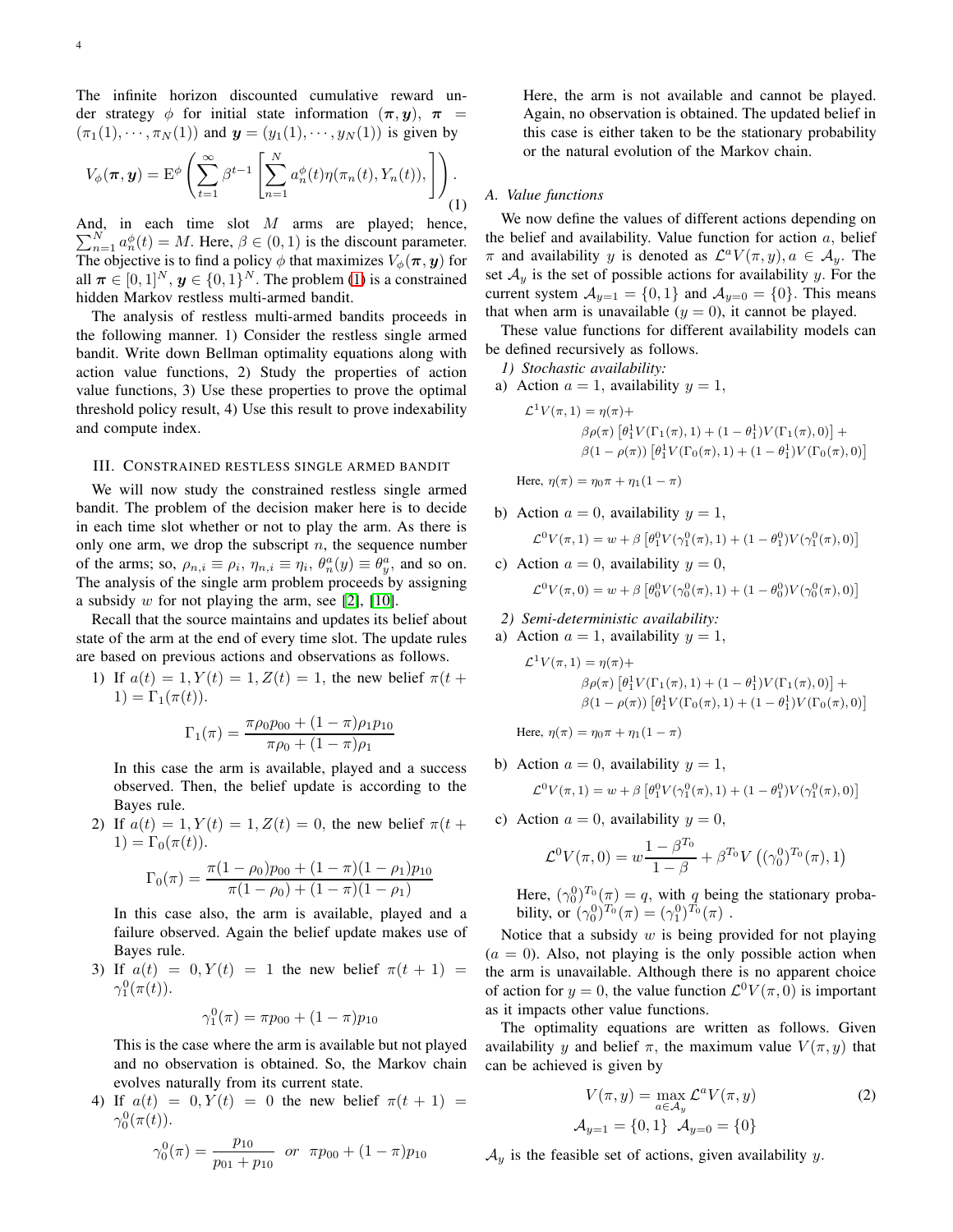**Note:** We will sometimes use the notation  $\mathcal{L}^a_w V(\pi, y)$  in place of  $\mathcal{L}^a V(\pi, y)$  when it is required to emphasize the dependence on w. We assume  $\eta_0 = \rho_0$ ,  $\eta_1 = \rho_1$  while proving the results.

In the following discussion we present results for the stochastic availability model. These results also hold true for the semi-deterministic availability model.

# *B. Threshold type policy*

*Definition 1:* (Threshold type policy) A policy is said to be of threshold type if one of the following is true.

- 1) For any  $\pi \in [0,1], \mathcal{L}^1 V(\pi,1) > \mathcal{L}^0 V(\pi,1);$  in this case playing the arm is always optimal.
- 2) For any  $\pi \in [0, 1]$ ,  $\mathcal{L}^1 V(\pi, 1) < \mathcal{L}^0 V(\pi, 1)$ ; in this case not playing the arm is always optimal.
- <span id="page-4-3"></span>3) There exists a  $\pi_T \in (0,1)$ , such that,  $\mathcal{L}^1 V(\pi,1)$  >  $\mathcal{L}^0 V(\pi,1)$  for  $\pi < \pi_T$  and  $\mathcal{L}^1 V(\pi,1) < \mathcal{L}^0 V(\pi,1)$ for  $\pi > \pi_T$ ; there exist a unique  $\pi_T$  at which optimal action changes from playing to not playing .

One major claim in this work is the existence of an optimal threshold type policy. To prove this we will make use of some structural properties of the value functions.

*Lemma 1:*

- 1) Value functions  $V(\pi, y), \mathcal{L}^a V(\pi, y), \pi \in [0, 1], a \in$  $\mathcal{A}_y, y \in \{0, 1\}$  are convex in belief  $\pi$ .
- <span id="page-4-0"></span>2) Value functions  $V(\pi, y), \mathcal{L}_w^a V(\pi, y), \pi \in [0, 1], a \in$  $\mathcal{A}_y, y \in \{0, 1\}, w \in \mathbb{R}$  are convex in subsidy w.

Lemma [1](#page-4-0) can be claimed by the principle of induction and the convergence of value iteration (Bellman operation).

*Lemma* 2: For any  $\pi \in [0, 1], w \in \mathbb{R}$ ,  $\partial \mathcal{L}^0 V(\pi,1)$  $\frac{V(\pi,1)}{\partial \pi}\bigg|$ ,  $\partial \mathcal{L}^1 V(\pi,1)$  $\left|\frac{\partial P}{\partial \pi}\right|$  and  $\left|\frac{\partial P}{\partial \pi}\right|$  are bounded by  $\kappa|\rho_1 - \rho_2|$ <br> $\frac{1}{1-\beta|p_{00}-p_{10}|}$  under either of the following conditions  $\frac{V(\pi,1)}{\partial \pi}$  and  $\begin{vmatrix} 1 \end{vmatrix}$  $\partial V(\pi,1)$  $\left|\frac{\partial \Gamma(\pi,1)}{\partial \pi}\right|$  are bounded by  $\kappa|\rho_1-\rho_0|, \kappa =$ 1)  $0 < p_{00} - p_{10} < 1/2$ ,

<span id="page-4-1"></span>2)  $0 < p_{10} - p_{00} < 1$ .

*Proof sketch:* The steps are as follows. (1) Let  $V_1(\pi, 1)$  =  $\max\{\rho(\pi), w\}$ , where  $\rho(\pi) = \pi(\rho_0 - \rho_1) + \rho_1$  and  $\rho_0 < \rho_1$ . Hence, the absolute value of slope of  $V_1(\pi, 1)$  is bounded by  $\rho_1 - \rho_0$ . (2) Assume that  $\left| \frac{\partial V_n(\pi,1)}{\partial \pi} \right| \le \kappa (\rho_1 - \rho_0)$ . (3) Compute the partial derivatives of  $\mathcal{L}^1 V_{n+1}(\pi,1)$ ,  $\mathcal{L}^0 V_{n+1}(\pi,1)$  and  $V_{n+1}(\pi, 1)$ . (4) Compute upper bound on the derivatives using the inequalities  $\rho(\pi) \ge \rho_0$ ,  $1 - \rho(\pi) \ge 1 - \rho_1$ , and  $p_{00} > \Gamma_0(\pi) > \Gamma_1^1(\pi) > p_{10}$ . (5) Use the principle of induction to claim the result.

The quantity  $D(\pi) = \mathcal{L}^1 V(\pi, 1) - \mathcal{L}^0 V(\pi, 1)$  gives the advantage of choosing to play the arm in belief state  $\pi$ . The following lemma states that this advantage decreases as the belief (probability of arm being in bad state) increases.

*Lemma 3:* (Advantage of playing the arm when available is monotonic in belief)  $D(\pi) := \mathcal{L}^1 V(\pi, 1) - \mathcal{L}^0 V(\pi, 1)$  is a decreasing in  $\pi \in [0, 1]$ , if  $\rho_1 > \rho_0$  and either of the following is true,

<span id="page-4-2"></span>1)  $0 < p_{00} - p_{10} < 1/5$ ,

2) or  $0 < p_{10} - p_{00} < 1/3$ .

*Proof Sketch :* The key steps are as follows. 1) From Lemma [2,](#page-4-1) the derivatives of the action value functions with respect to belief  $\pi$  are bounded. 2) Compute the derivative of  $D(\pi)$ . It can be shown to be negative under the stated conditions.

*Remark 1:*  $D(\pi)$  has at most one root in  $\pi \in (0,1)$ .

*Theorem 1:* If  $\rho_1 > \rho_0$  and either  $0 < p_{00} - p_{10} < 1/5$  or  $0 < p_{10} - p_{00} < 1/3$ , is true, then the optimal policy is of threshold type.

*Proof:* Suppose  $\mathcal{L}^1 V(\pi, 1) > \mathcal{L}^0 V(\pi, 1)$ , at  $\pi = 0$ . That is, playing the arm is advantageous than not playing it. From lemma [3,](#page-4-2)  $D(\pi)$  can have at most one root in [0, 1].

Case 1)  $D(\pi)$  has a root in [0, 1] : From Lemma [3,](#page-4-2) we know that this advantage decreases as  $\pi$  increases. So, there exists a  $\pi_T \in (0,1): D(\pi) = \mathcal{L}^1 V(\pi,1) < \mathcal{L}^0 V(\pi,1) < 0, \forall \pi > \pi_T.$ Hence the policy is of threshold type by definition [1.](#page-4-3)

Case 2)  $D(\pi)$  has no root in  $(0, 1)$ : This means  $D(\pi)$  $0, \pi \in (0, 1)$ . Hence the optimal policy always choose to play the arm and is threshold type by definition. Similar arguments can be made when  $\mathcal{L}^1 V(\pi,1) < \mathcal{L}^0 V(\pi,1)$ , to claim the result.

#### *C. Indexability*

For a given subsidy w, let  $\mathcal{G}(w)$  be a set formed by members  $(\pi, y)$  of perceived state space  $S = [0, 1] \times \{0, 1\}$  for which not playing the arm when available is optimal. That is,

$$
\mathcal{G}(w) = (\pi, y) \in \{ [0, 1] \times \mathcal{A}_{y=0} \} \cup \{ [0, 1] \times \mathcal{A}_{y=1} : \mathcal{L}^{1}V(\pi, 1) \le \mathcal{L}^{0}V(\pi, 1) \}.
$$
\n(3)

*Definition 2:* (Indexability) The arm is indexable if the set  $\mathcal{G}(w)$  is increasing in  $w \in \mathbb{R}$ .

Indexability ensures the existence of a unique index. Hence, proving indexability is necessary for the application of Whittle's index policy as a solution to the CRMAB problem.

<span id="page-4-4"></span>*Lemma 4:* For any  $\pi \in [0,1], w \in \mathbb{R}, \left[\frac{\partial \mathcal{L}^0 V(\pi,1)}{\partial w}\right]$  $\left|\frac{\partial \mathcal{L}^1 V(\pi,1)}{\partial w}\right|$  and  $\left|\frac{\partial V(\pi,1)}{\partial w}\right|$  are bounded by  $\frac{1}{1-\beta}$ .  $\frac{V(\pi,1)}{\partial w}\bigg|,$  $\partial \mathcal{L}^1 V(\pi,1)$  $\frac{V(\pi,1)}{\partial w}$  and  $\begin{vmatrix} \frac{\partial w}{\partial n} & \frac{\partial w}{\partial n} \\ \frac{\partial w}{\partial n} & \frac{\partial w}{\partial n} \end{vmatrix}$  $\partial V(\pi,1)$  $\left[\begin{array}{c} \frac{\gamma(\pi,1)}{\partial w} \end{array}\right]$  are bounded by  $\frac{1}{1-\beta}$ .

*Proof:* Again, we will prove this using the principle of mathematical induction. Let  $\mathcal{L}^0 V_1(\pi,1) = w$ ,  $\mathcal{L}^{\text{T}} V_1(\pi,1) = w$  $\rho(\pi)$ ,  $V_1(\pi,1)$  = max $\{\mathcal{L}^0 V_1(\pi,1), \mathcal{L}^1 V_1(\pi,1)\}.$  Clearly,  $\overline{\phantom{a}}$  $\overline{\phantom{a}}$  $\overline{\phantom{a}}$  $\frac{\partial \mathcal{L}^0 V_1(\pi,1)}{\partial w}\Big|$ ∂w  $\Big\vert \, ,$  $\overline{\phantom{a}}$  $\overline{\phantom{a}}$  $\int_0^{C} \frac{\partial w}{\partial \mathcal{L}^1 V_n(\pi,1)}$  $\partial \mathcal{L}^1 V_1(\pi,1)$ ∂w  $\overline{\phantom{a}}$  $\overline{\phantom{a}}$  $\Big\}$  $\left|\frac{\partial V_1(\pi,1)}{\partial w}\right|$  are  $\left|\frac{1}{1-\beta}\right|$ . Assume  $\vert$  $\overline{\phantom{a}}$  $\overline{\phantom{a}}$  $\overline{\phantom{a}}$  $\partial \mathcal{L}^0 V_n(\pi,1)$ ∂w ľ  $\overline{\phantom{a}}$  ,  $\overline{\phantom{a}}$  $\overline{a}$ ∂w  $\overline{\phantom{a}}$  $\overline{\phantom{a}}$  $\vert \cdot$  $\frac{\partial V_n(\pi,1)}{\partial w}$  are  $\langle \frac{1}{1-\beta}.$ 

$$
\frac{\partial \mathcal{L}^1 V_{n+1}(\pi,1)}{\partial w}
$$
\n
$$
= \beta \rho(\pi) \left\{ \theta_1^1 \frac{\partial V_n(\Gamma_1(\pi),1)}{\partial w} + (1 - \theta_1^1) \frac{\partial V_n(\Gamma_1(\pi),0)}{\partial w} \right\}
$$
\n
$$
+ \beta(1 - \rho(\pi)) \left\{ \theta_1^1 \frac{\partial V_n(\Gamma_0(\pi),1)}{\partial w} + (1 - \theta_1^1) \frac{\partial V_n(\Gamma_0(\pi),0)}{\partial w} \right\}
$$
\n
$$
< \frac{\beta \rho(\pi)}{1 - \beta} + \frac{\beta(1 - \rho(\pi))}{1 - \beta} = \frac{\beta}{1 - \beta} < \frac{1}{1 - \beta}
$$

Similarly,

$$
\frac{\partial \mathcal{L}^0 V_{n+1}(\pi,1)}{\partial w} = 1 + \beta \left\{ \theta_1^0 \frac{\partial V_n(\gamma_1^0(\pi),1)}{\partial w} + (1 - \theta_1^0) \frac{\partial V_n(\gamma_1^0(\pi),0)}{\partial w} \right\}
$$

$$
< 1 + \beta \left\{ \theta_1^0 \frac{1}{1-\beta} + (1 - \theta_1^0) \frac{1}{1-\beta} \right\} = \frac{1}{1-\beta}
$$

Hence,  $\frac{\partial V_{n+1}(\pi,1)}{\partial w}$  is also bounded by  $\frac{1}{1-\beta}$ .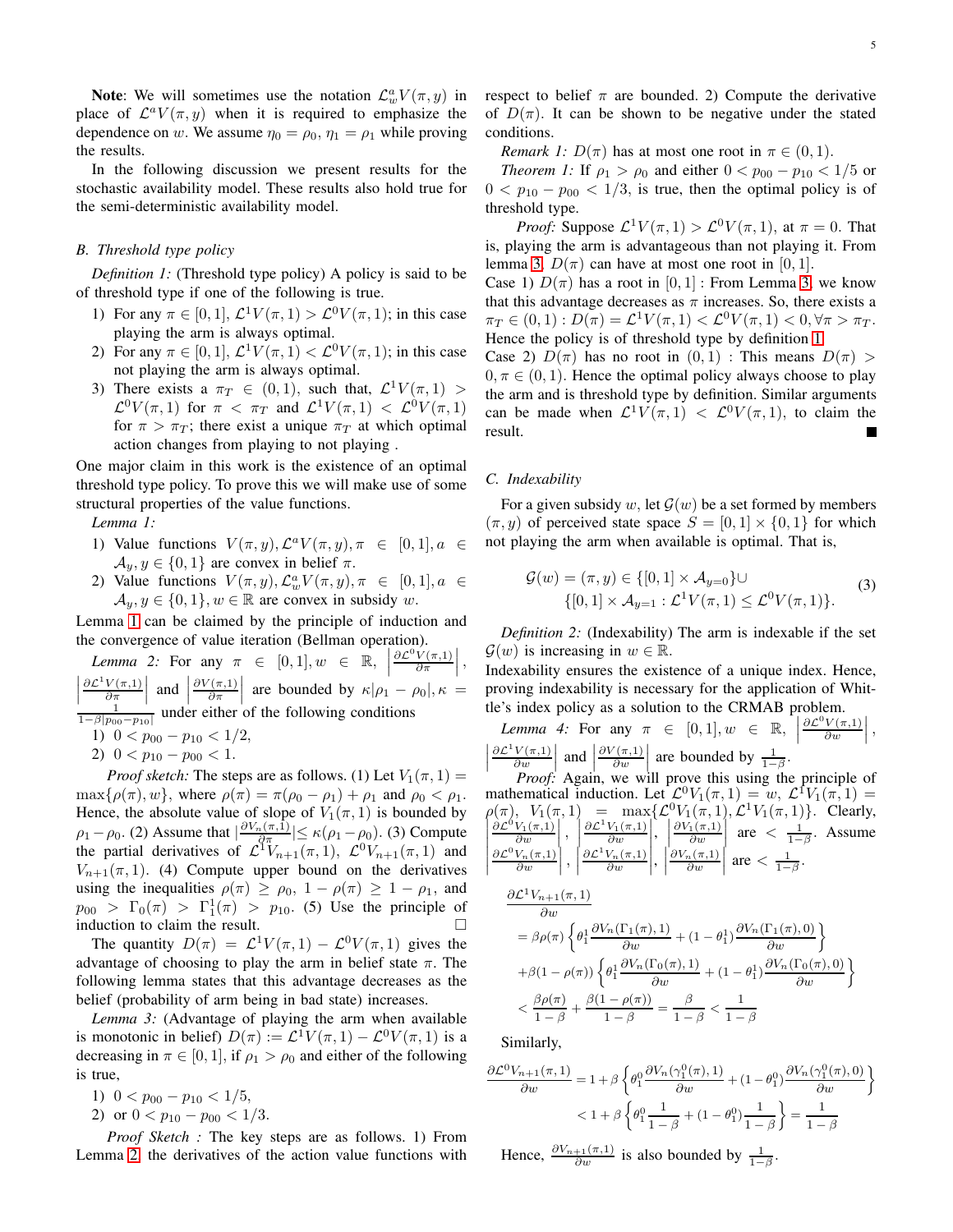Further, as the value functions are non-negative and their are convergent with  $\lim_{n\to\infty}V_n(\pi, y) = V(\pi, y)$ , our claim holds.

*Remark* 2: The action value functions  $\mathcal{L}_{w}^1 V(\pi, 1)$  and  $\mathcal{L}_{w}^{0}V(\pi,1), w \in \mathbb{R}$  are respectively non-decreasing and strictly increasing in subsidy  $w$ .

<span id="page-5-1"></span>The following lemma from [\[15\]](#page-9-12) is needed to prove indexability.

*Lemma 5:* Let  $\pi_T$  := inf{0  $\leq$   $\pi$   $\leq$ 1 :  $\mathcal{L}^1 V(\pi,1) \leq \mathcal{L}^0 V(\pi,1) \in [0,1].$  If  $\partial \mathcal{L}^1 V(\pi,1)$  $\frac{V(\pi,1)}{\partial w}\bigg|_{\pi=\pi_T(w)} < \frac{\partial \mathcal{L}^0 V(\pi,1)}{\partial w}$  $\frac{V(\pi,1)}{\partial w}\bigg|_{\pi=\pi_T(w)}$ then  $\pi_T(w)$ is a monotonically decreasing function of  $w$ .

*Proof sketch:* This proof is by contradiction. Assume that thresholds  $\pi_T(w)$  <  $\pi_T(w')$  for  $w$  < w', under given 'if' condition. By definition of threshold,  $\mathcal{L}^1_{\pi_T(w)}V(\pi,1)$  =  $\mathcal{L}^0_{\pi_T(w)}V(\pi,1)$ . For some  $w' = w + \epsilon, \epsilon \in (0,c), c < 1$ , we have  $\mathcal{L}^1_{\pi_T(w')}V(\pi,1) \geq \mathcal{L}^0_{\pi_T(w')}V(\pi,1)$ . This means that  $\partial \mathcal{L}^1 V(\pi,1)$  $\frac{V(\pi,1)}{\partial w}\bigg|_{\pi=\pi_T(w)} > \frac{\partial \mathcal{L}^0 V(\pi,1)}{\partial w}$  $\frac{V(\pi,1)}{\partial w}\Big|_{\pi=\pi_T(w)}$ , contradicts our assumption.  $\square$ 

Let  $D(\pi, w) := \mathcal{L}_{w}^{1} V(\pi, 1) - \mathcal{L}_{w}^{0} V(\pi, 1)$ .

*Theorem 2:* The constrained arm of a partially observable restless single armed bandit with bounded subsidy  $w \in$  $[w_l, w_h]$  is indexable if  $0 < p_{00} - p_{10} < 1/5$  or  $0 < p_{10} - p_{00} <$  $1/3$  and  $\beta \in (0, 1)$ .

*Proof:* The proof proceeds in the following steps. (1) From Lemma [1](#page-4-0) and Lemma [4,](#page-4-4) it can be seen that the functions  $\mathcal{L}_{w}^{a}V(\pi, y)$   $a \in \mathcal{A}_{y}$  are convex and Lipschitz in  $w$ . This implies that they are absolutely continuous. (2) It means  $D(\pi, w)$  is absolutely continuous, which implies that it is differentiable w.r.t  $w$  almost everywhere in the interval  $[w_l, w_h]$ , for all  $\pi \in [0, 1]$ . (3) This implies that the threshold  $\pi_T(w) := {\pi \in [0,1] | D(\pi,w) = 0}$  is absolutely continuous on  $[w_l, w_h]$ ; hence,  $\pi_T(w)$  is differentiable w.r.t w almost everywhere. (4) From Remark 2,  $D(\pi, w)$  is decreasing in w; hence,  $\frac{\partial D}{\partial w} \leq 0$  almost everywhere in  $[w_l, w_h]$ . This implies  $\frac{\partial \pi_T(w)}{\partial w} \leq 0$ . Now, using Lemma [5](#page-5-1) we can say that  $\pi_T(w)$ decreases with  $w$ . This means as subsidy  $w$  increases, the set  $G(w)$  also increases. Hence, the arm is indexible.

# *D. Computing Whittle's index*

*Definition 3:* (Whittle's index) For a given belief  $\pi \in [0, 1]$ , Whittle's index  $W(\pi)$  is the minimum subsidy for which, not playing the arm will be the optimal action.

$$
W(\pi) = \inf \{ w \in \mathbb{R} : \mathcal{L}_w^0 V(\pi, 1) \ge \mathcal{L}_w^1 V(\pi, 1) \}
$$

We will now look at an algorithm for computing Whittle's index. Algorithm [1](#page-5-2) is based on two timescale stochastic approximation. Notice that the algorithm runs on two timescales. Along the faster timescale the values of  $\mathcal{L}_{w}^{0}V(\pi,1), \mathcal{L}_{w}^{1}V(\pi,1)$  are updated, while the value of  $w_t$ is updated along the slower one. It is a well known result in stochastic approximation that, such two-timescale algorithms converge if the sequence  $\alpha_t$  is decreasing,  $\sum_t \alpha_t = \infty$  and converge if the sequence  $\alpha_t$  is decreasing,  $\sum_t \alpha_t = \infty$  and  $\sum_t \alpha_t^2 < \infty$ . This convergence is almost sure as shown in Theorem 2, [\[23,](#page-9-21) Chapter 6]. If  $\alpha_t$  is replaced with a tiny constant value  $\alpha$ , there is convergence with high probability; see [\[23,](#page-9-21) Section 9.3].

# Algorithm 1: WI computes Whittle's index for CRSAB

**Input:** Reward values  $\eta_0, \eta_1$ , initial subsidy  $w_0$ , tolerance h, grid over belief space  $\pi \in \mathcal{G}([0,1]).$ **Output:** Whittle's index  $W(\pi)$ for  $\pi \in \mathcal{G}([0,1])$  $w_t \leftarrow w_0$ ; h while  $|\mathcal{L}_{w_t}^1 V(\pi,1) - \mathcal{L}_{w_t}^0 V(\pi,1)|$   $\geq h$  do  $w_{t+1} = w_t + \alpha_t ( \mathcal{L}_w^1 V(\pi, 1) - \mathcal{L}_w^0 V(\pi, 1));$  $t = t + 1$ ; compute  $\mathcal{L}_{w}^{0}V(\pi,1), \mathcal{L}_{w}^{1}V(\pi,1);$ end return  $W(\pi) \leftarrow w_t$ ;

#### <span id="page-5-2"></span><span id="page-5-0"></span>IV. BOUNDS ON OPTIMAL VALUE FUNCTIONS

In this section we shall derive upper bounds on the optimal value function of a CRMAB. First, we shall compare its value function to that of a RMAB (unconstrained). In the following discussion we use the terms 'unconstrained restless bandits' and 'restless bandits' interchangeably.

# *A. Relation between value functions of RMAB and CRMAB*

Let  $U(\pi)$  be the value function of an restless single armed bandit which is always available.  $U(\pi)$  is the solution of the following dynamic program.

$$
U_S(\pi) = \eta(\pi) + \beta \left[ \rho(\pi) U(\Gamma_1(\pi)) + (1 - \rho(\pi)) U(\Gamma_0(\pi)) \right]
$$
  
\n
$$
U_{NS}(\pi) = w + \beta U(\gamma_1^0(\pi)),
$$
  
\n
$$
U(\pi) = \max \{ U_S(\pi), U_{NS}(\pi) \}.
$$
  
\n(4)

The following Lemma states that for the same Markov chain parameters, the optimal value of the restless single armed bandit is greater than that of constrained restless single armed bandit.

<span id="page-5-3"></span>*Lemma 6:* For any given set of parameters  $p_{00}$ ,  $p_{1,0}$ ,  $\rho_0$ ,  $\rho_1$ ,  $\eta_0$ ,  $\eta_1$ , w, each of the following statements is true.

1) For belief update rules  $\gamma_1^0(\pi) = \pi p_{00} + (1 - \pi) p_{10}$  and  $\gamma_0^0(\pi) = q$ , the inequality  $U(\pi) \ge V(\pi, y)$ , holds  $\forall \pi \in$  $\Pi_{\Gamma}$ ,  $y \in \{0, 1\}$ , where

$$
\Pi_{\Gamma} = \{ \pi \in [0,1] | U_{NS}(q) \leq U_{NS}(\Gamma_1(\pi)), U_{NS}(\pi), U_{NS}(\Gamma_0(\pi)) \}
$$
\n(5)

2) If belief update rule  $\gamma_1^0(\pi) = \gamma_0^0(\pi) = \pi p_{00} + (1-\pi)p_{10}$ , the inequality  $U(\pi) \geq V(\pi, y)$ , holds  $\forall \pi \in [0, 1], y \in$  $\{0, 1\}.$ 

# *Proof:* This is proved by induction.

1) Consider  $\pi \in \Pi_{\Gamma}$ , let  $U_{S,1}(\pi) = \rho(\pi)$ ,  $U_{NS,1}(\pi) = w$ , and  $U_1(\pi) = \max\{U_{S,1}(\pi), U_{NS,1}(\pi)\} = \max\{\rho(\pi), w\}.$  Also,  $\mathcal{L}^1 V_1(\pi,1) = \rho(\pi), \ \mathcal{L}^0 V_1(\pi,1) = w, \ \mathcal{L}^0 V_1(\pi,0) = w,$  and  $V_1(\pi, 1) = \max\{\mathcal{L}^0 V_1(\pi, 1), \mathcal{L}^1 V_1(\pi, 1)\} = \max\{\rho(\pi), w\}.$  $V_1(\pi, 0) = w$ . Then, assuming  $U_{S,n} \geq \mathcal{L}^1 V_n(\pi, 1), U_{NS,n} \geq$  $\mathcal{L}^0 V_n(\pi,1)$  and  $U_{NS,n} \geq \mathcal{L}^0 V_n(\pi,0)$ , it can be shown that  $U_{S,n+1} \geq \mathcal{L}^1 V_{n+1}(\pi,1), \ U_{NS,n+1} \geq \mathcal{L}^0 V_{n+1}(\pi,1)$  and  $U_{NS,n+1} \geq \mathcal{L}^0 V_{n+1}(\pi,0)$ . Then, by induction the result follows. The second part can also be proved similarly.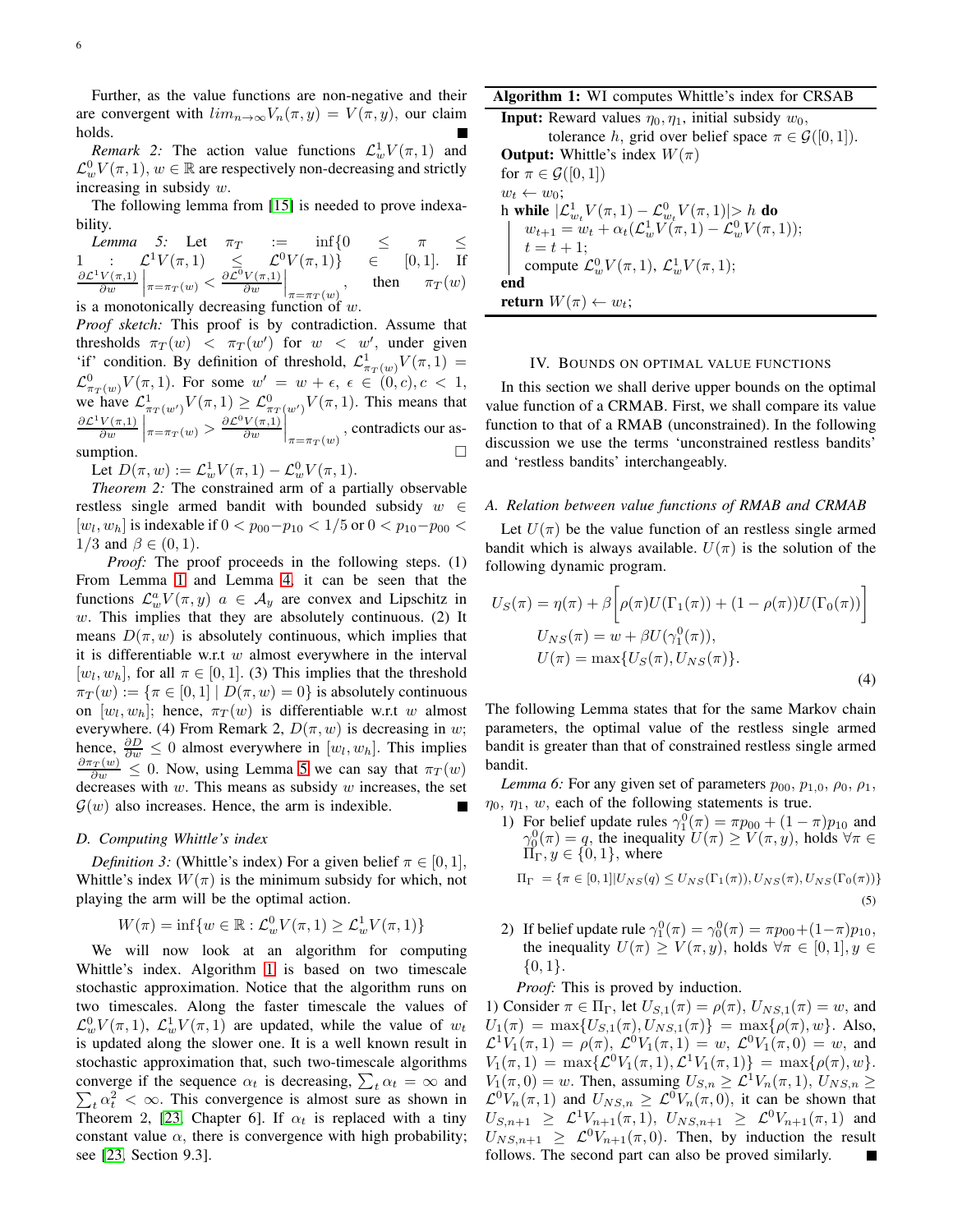Г

# <span id="page-6-1"></span>*B. Bounds on value functions*

We shall now derive an upper bound on the value function of the constrained bandit. The Lagrangian relaxation provides an upper bound on the value function of the original problem. This has been studied for weakly couple Markov decision processes by [\[24\]](#page-9-22) and [\[25\]](#page-9-23). We extend this idea for CRMABs with partially observable states to derive an upper bound.

Let us now look at the constrained multi-armed bandit problem as a set of  $N$  single armed bandits. We will be slightly abusing the notation in order to keep the mathematical expressions simpler; any change in notation is mentioned.

The CRMAB problem can be described as follows. Given belief vector  $\boldsymbol{\pi} \in [0, 1]^N$  and availability vector  $\boldsymbol{y} \in \{0, 1\}^N$ , find  $J(\pi, y)$  satisfying

$$
J(\pi, y) = \max_{a \in A_y} \left\{ R(\pi, y, a) + \beta \sum_{o \in S_o, y' \in S_y} \Pr(o, y' | \pi, y, a) J(\Gamma^o(\pi), y') \right\}
$$
  
 s.t.  $||a||_1 = M$ ,  $A_y := A_{y_1} \times A_{y_2} \times ... \times A_{y_n}$ .

Here,  $\Gamma$ <sup>o</sup> is the belief (vector) update rule for observation vector  $o$ . So,  $\Gamma^{o_n}$  is the belief update rule based on observation  $o_n$  for arm *n*. And  $\mathbf{\Gamma}^o$  :  $S_o \mapsto [0, 1]^N$ . Here,  $S_o$  is the observation set with the set of all possible observation vectors.  $S_{o_n}$  is the set of possible observations for arm n. An observation vector  $o$  also contains some 'no observation' elements corresponding to the unplayed arms.

The Lagrangian relaxation of the above optimization problem is written as

$$
J^{\lambda}(\pi, y)
$$
  
=  $\max_{a \in A_y} \left\{ R(\pi, y, a) + \lambda [M - ||a||_1] + \beta \sum_{o \in S_o, y' \in S_y} Pr(o, y' | \pi, y, a) J^{\lambda}(\Gamma^o(\pi), y') \right\}$  (7)  
 $\lambda > 0.$ 

The following Lemma states that the Lagrange relaxed value function of CRMAB can be written as a linear combination of value functions of N constrained single armed bandits.

*Lemma 7:*

$$
J^{\lambda}(\boldsymbol{\pi}, \boldsymbol{y}) = \frac{M\lambda}{1-\beta} + \sum_{n=1}^{N} J^{\lambda}(\pi_n, y_n), \tag{8}
$$

where,

$$
J^{\lambda}(\pi_n, y_n) = \max_{a_n \in A_{y_n}} \left\{ r_n(\pi_n, y_n, a_n) - \lambda a_n + \beta \sum_{o_n \in S_{o_n}} \Pr\left(o_n | \pi_n, y_n, a_n\right) \left[\theta_{y_n}^{a_n} J^{\lambda}(\Gamma^{o_n}(\pi_n), 1) + (1 - \theta_{y_n}^{a_n}) J^{\lambda}(\Gamma^{o_n}(\pi_n), 0)\right] \right\}.
$$

*Proof:* We need to show that the right hand side (RHS) of [\(8\)](#page-6-0) can be obtained by substituting the RHS of [\(8\)](#page-6-0) in the

RHS of [\(7\)](#page-6-1). It suffices to show that the following expression equals 0.

$$
\max_{\mathbf{a} \in A_{\mathbf{y}}} \Big\{ \sum_{n=1}^{N} [r_n(\pi_n, y_n, a_n) - \lambda a_n] + \lambda M
$$
  
+  $\beta \sum_{\mathbf{o} \in S_{\mathbf{o}} \mathbf{y'}} \sum_{\mathbf{y'} \in S_{\mathbf{y}}} \text{Pr}(o|\pi, \mathbf{y}, \mathbf{a}) \text{Pr}(\mathbf{y'}|\mathbf{y}, \mathbf{a}) \Big[ \frac{M\lambda}{1-\beta} + \sum_{n=1}^{N} J^{\lambda}(\mathbf{\Gamma}^{o_n}(\pi_n), y'_n) \Big] \Big\} - \frac{M\lambda}{1-\beta} - \sum_{n=1}^{N} J^{\lambda}(\pi_n, y_n) = - \sum_{n=1}^{N} J^{\lambda}(\pi_n, y_n) + \max_{A_{\mathbf{y}}} \Big\{ \sum_{n=1}^{N} [r_n(\pi_n, y_n, a_n) - \lambda a_n] + \beta \sum_{\mathbf{o} \in S_{\mathbf{o}} \mathbf{y'} \in S_{\mathbf{y}}} \sum_{n=1}^{N} \text{Pr}(o|\pi, \mathbf{y}, \mathbf{a}) \text{Pr}(\mathbf{y'}|\mathbf{y}, \mathbf{a}) J^{\lambda}(\mathbf{\Gamma}^{o_n}(\pi_n), y'_n) \Big\} = - \sum_{n=1}^{N} J^{\lambda}(\pi_n, y_n) + \max_{\mathbf{a} \in A_{\mathbf{y}}} \Big\{ \sum_{n=1}^{N} [r_n(\pi_n, y_n, a_n) - \lambda a_n] + \beta \sum_{n=1}^{N} \sum_{o_n \in S_{o_n}} \sum_{y'_n \in S_{y'_n}} \sum_{o_n \in S_{o_{-n}}} \sum_{\mathbf{y'}_{-n} \in S_{\mathbf{y}_{-n}}} \Big[ \text{Pr}(o|\pi, \mathbf{y}, \mathbf{a}) \text{Pr}(\mathbf{y'}|\mathbf{y}, \mathbf{a}) J^{\lambda}(\mathbf{\Gamma}^{o_n}(\pi_n), y'_n) \Big] \Big\},$ 

where,  $o_{-n}$  is the observation vector  $o$  omitting the  $n^{th}$  element. So is the case with  $y'_{-n}$  and so on.

$$
= -\sum_{n=1}^{N} J^{\lambda}(\pi_n, y_n) + \max_{\mathbf{a} \in \mathcal{A}\mathbf{y}} \left\{ \sum_{n=1}^{N} [r_n(\pi_n, y_n, a_n) - \lambda a_n] + \beta \sum_{n=1}^{N} \sum_{o_n \in S_{o_n}} \sum_{y'_n \in S_{y'_n}} \left[ \Pr(o_n | \pi_n, y_n, a_n) \times \Pr(y'_n | y_n, a_n) J^{\lambda}(\mathbf{\Gamma}^{o_n}(\pi_n), y'_n) \right] \right\}
$$
  

$$
= \sum_{n=1}^{N} \left( -J^{\lambda}(\pi_n, y_n) + \max_{a_n \in \mathcal{A}\mathbf{y}_n} \left\{ [r_n(\pi_n, y_n, a_n) - \lambda a_n] + \beta \sum_{o_n \in S_{o_n}} \sum_{y'_n \in S_{y'_n}} \left[ \Pr(o_n | \pi_n, y_n, a_n) \times \Pr(y'_n | y_n, a_n) J^{\lambda}(\mathbf{\Gamma}^{o_n}(\pi_n), y'_n) \right] \right\} \right)
$$
  
= 0.

<span id="page-6-0"></span>*Remark 3:* The proof of Lemma [7](#page-6-0) is also valid for restless multi-armed bandits with constrained availability (studied in [\[20\]](#page-9-17)) which allow the play of unavailable arms.

The Lagrangian relaxed value function for the restless bandit is given as follows (in [\[16\]](#page-9-13)).

*Lemma 8:*

$$
U^{\lambda}(\boldsymbol{\pi}) = \frac{M\lambda}{1-\beta} + \sum_{n=1}^{N} U^{\lambda}(\pi_n),
$$
\n(9)

$$
U^{\lambda}(\pi_n) = \max_{a_n \in \{0,1\}} \left\{ r_n(\pi_n, a_n) - \lambda a_n + \beta \sum_{o_n \in S_{o_n}} \Pr(o_n | \pi_n, a_n) U^{\lambda}(\Gamma^{o_n}(\pi_n)) \right\}.
$$
 (10)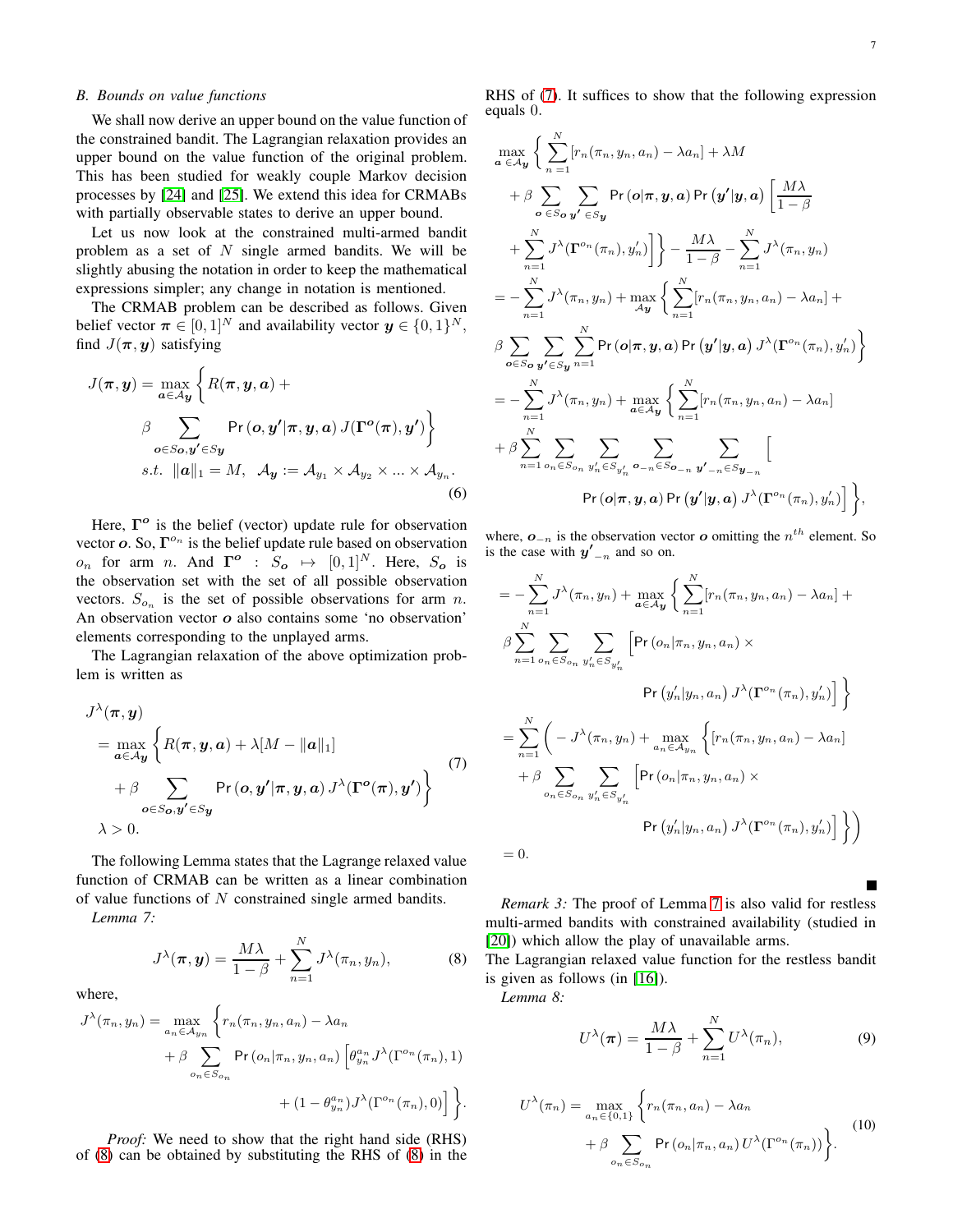*Theorem 3:* The inequality  $J^{\lambda}(\pi, y) \leq U^{\lambda}(\pi)$  holds for each of the following cases.

1) 
$$
\gamma_0^0(\pi) = q, \ \gamma_1^0(\pi) = \pi p_{00} + (1 - \pi) p_{10}, \ \forall \pi \in \Pi_{\Gamma}, y \in
$$
  
\n2)  $\gamma_0^0(\pi) = \gamma_1^0(\pi) = \pi p_{00} + (1 - \pi) p_{10}, \ \forall \pi \in [0, 1], y \in$   
\n3)  $\gamma_0^0(\pi) = \gamma_1^0(\pi) = \pi p_{00} + (1 - \pi) p_{10}, \ \forall \pi \in [0, 1], y \in$ 

$$
\Pi_{\Gamma} = \{ \pi \in [0,1] | U_{NS}(q) \leq U_{NS}(\Gamma_1(\pi)), U_{NS}(\pi), U_{NS}(\Gamma_0(\pi)) \}
$$

*Proof:* From Lemma [6](#page-5-3) we know that the value functions of constrained restless single armed bandits are upper bounded by those of restless single armed bandits. It follows that their summation as given in Lemma [7](#page-6-0) is also similarly bounded.

## V. NUMERICAL EXPERIMENTS

<span id="page-7-0"></span>The main objective in this section is to apply the proposed model to different scenarios and evaluate its performance. We evaluate the performance of the Whittle's index policy (WI), modified Whittle index policy (MWI) and myopic policy in terms of their value (discounted cumulative reward).

Modified Whittle index (MWI) is a less complex alternative to Whittle's index considered in [\[16\]](#page-9-13), [\[26\]](#page-9-24). However, its performance is found to be highly sensitive to problem parameters, in case of RMABs [\[16\]](#page-9-13). It is defined for MDPs with finite horizon. The value of MWI at time  $t$  is given as  $m_t(\pi) = \mathcal{L}_{m_{t+1}}^1 V(\pi, 1) - \mathcal{L}_{m_{t+1}}^0 V(\pi, 1).$ 

Let us first mention a few things about the simulation setup and numerical examples. The policies are evaluated for different bandit instances (a parameter set is called an instance). A bandit instance is specified by giving the values of 1) number of arms  $N$ , 2) state transition probabilities of arms  $p_{ij}^n(y, a)$ , 3) availability probabilities of arms  $\theta_n^a(y)$ , 4) reward structure  $\eta_{n,i}$ , 5) success probabilities  $\rho_n(i)$ . For each bandit instance, the value function of each policy is computed, and averaged over numerous sample sequences of states and arm availability.

We will now see the results of five experiments which will provide insight into the performance of various policies. Experiments  $1 \& 2$  consider a 15-armed bandit instance with same transition matrices and rewards, for stochastic and semideterministic availability models, respectively. Experiments 3, 4 & 5 consider several 100-armed bandit instances with randomly generated transition matrices and rewards for stochastic and semi-deterministic availability models.

*1) Experiment* 1 *- Moderately sized system with stochastic availability:* We consider a 15-armed bandit instance with stochastic availability model. The parameter set is given in Table [I.](#page-7-1) The first five arms are always available while the remaining are available according to action dependent probabilities. Fig. [2a](#page-8-0)) and Table [II](#page-7-2) show the discounted cumulative rewards achieved by various policies. Notice that WI and myopic are equivalent in terms of value generated, but not necessarily so, in terms of their arm choices. This is unlike the case of restless bandits in [\[15\]](#page-9-12), [\[16\]](#page-9-13), where numerical experiments demonstrated WI to be better than myopic policy for moderately sized systems. Further, both WI and myopic almost reach up to the Lagrangian bound. Hence, it can be expected that their performance is close to optimal.

TABLE I EXPERIMENT 1: PARAMETER SET

<span id="page-7-1"></span>

| Arm            | $^{0}_{1}, \theta^{0}_{0}$<br>$[\theta_1^1, \theta_1^0]$ | $\rho_0$ | $\rho_1$ | $\eta_0$ | $\eta_1$ | $p_{00}$ | $p_{10}$ |
|----------------|----------------------------------------------------------|----------|----------|----------|----------|----------|----------|
|                | 1, 1, 1                                                  | 0        |          | 0        | 0.65     | 0.2      | 0.5      |
| $\overline{c}$ | 1, 1, 1                                                  | $\Omega$ | 1        | 0        | 0.7      | 0.3      | 0.5      |
| 3              | [1, 1, 1]                                                | 0        | 1        | 0        | 0.75     | 0.4      | 0.3      |
| 4              | 1, 1, 1                                                  | $\Omega$ | 1        | 0        | 0.8      | 0.5      | 0.4      |
| 5              | [1, 1, 1]                                                | $\Omega$ | 1        | 0        | 0.85     | 0.3      | 0.3      |
| 6              | [0.25, 0.8, 0.9]                                         | 0.1      | 0.9      | 0.1      | 0.9      | 0.2      | 0.8      |
| 7              | [0.3, 0.9, 0.8]                                          | 0.1      | 0.7      | 0.1      | 0.7      | 0.3      | 0.7      |
| 8              | $\overline{0.4}, 0.75, 0.7$                              | 0.1      | 0.8      | 0.1      | 0.8      | 0.4      | 0.6      |
| 9              | [0.5, 0.7, 0.4]                                          | 0.2      | 0.7      | 0.2      | 0.7      | 0.5      | 0.5      |
| 10             | [0.6, 0.8, 0.8]                                          | 0.1      | 0.7      | 0.1      | 0.7      | 0.3      | 0.5      |
| 11             | [0.7, 0.8, 0.7]                                          | 0.2      | 0.6      | 0.2      | 0.6      | 0.3      | 0.3      |
| 12             | [0.5, 0.5, 0.5]                                          | 0.2      | 0.8      | 0.2      | 0.8      | 0.6      | 0.4      |
| 13             | [0.8, 0.3, 0.4]                                          | 0.3      | 0.9      | 0.3      | 0.9      | 0.7      | 0.3      |
| 14             | [0.8, 0.4, 0.2]                                          | 0.2      | 0.9      | 0.2      | 0.9      | 0.8      | 0.2      |
| 15             | [0.7, 0.6, 0.6]                                          | 0.3      | 0.95     | 0.3      | 0.95     | 0.9      | 0.2      |

<span id="page-7-2"></span>TABLE II EXPERIMENT 1: DISCOUNTED CUMULATIVE REWARDS FROM VARIOUS POLICES, WITH RANDOM INITIAL BELIEF.

|      | WI                   | MWI | Myopic | Random |
|------|----------------------|-----|--------|--------|
| alue | $65.7$   64.7   57.4 |     | 64.3   |        |

*2) Experiment* 2 *- Moderately sized system with semideterministic availability:* We again consider a 15-armed bandit instance with semi-deterministic availability model. The parameters used for this experiment are same as in Experiment 1 (Table [I\)](#page-7-1), except for the availability parameters. Recall that semi-deterministic availability is characterized by parameters  $[\theta_1^1, \theta_1^0, T_0]$ . Here,  $\theta_1^1, \theta_1^0$  are same as in Table [I,](#page-7-1) and  $T_0$  is chosen to be 3 slots. The discounted cumulative rewards achieved by various policies are shown in Table [III.](#page-7-3) Again, the ordering on policy performance is same as in Experiment 1.

<span id="page-7-3"></span>TABLE III EXPERIMENT 2 - SEMI-DETERMINISTIC AVAILABILITY: DISCOUNTED CUMULATIVE REWARDS FROM VARIOUS POLICES, WITH RANDOM INITIAL BELIEF.

|       |      | WI   | MWI  | Mvopic           | Random |
|-------|------|------|------|------------------|--------|
| Value | 65.7 | 64.3 | 61.4 | $\alpha$<br>03.D |        |

*3) Experiment* 3 *- Large systems with unconstrained availability:* We consider two sets of 100-armed bandit instances with unconstrained availability, *i.e.*, arms are always available. The first set of instances has a contiguous reward structure, *i.e.,*  $\eta_0$  of the arms is generated randomly from [0, 1], and then  $\eta_1$  is picked from  $(\eta_0, 1]$ . The second set has a partitioned reward structure, *i.e.*,  $\eta_0 \in [0, 0.3]$  and  $\eta_1 \in [0.5, 1]$ . All transition probabilities are randomly generated such that the first 50 arms are positively correlated  $(p_{0,0} > p_{1,0})$  and the other half are negatively correlated  $(p_{0,0} < p_{1,0})$ .

Fig. [4\[](#page-8-1)top] shows the comparison for the case  $\rho_0 = 0$ and  $\rho_1 = 1$ . For this case, it can be seen that the WI and myopic policies are equivalent in terms of value generated. In this case the Whittle's indices of arms can be computed with closed form expressions. Fig. [4\[](#page-8-1)bottom] shows the comparison for arbitrary values of  $\rho$ . In this case, as computation of Whittle's index is cumbersome, only myopic and MWI are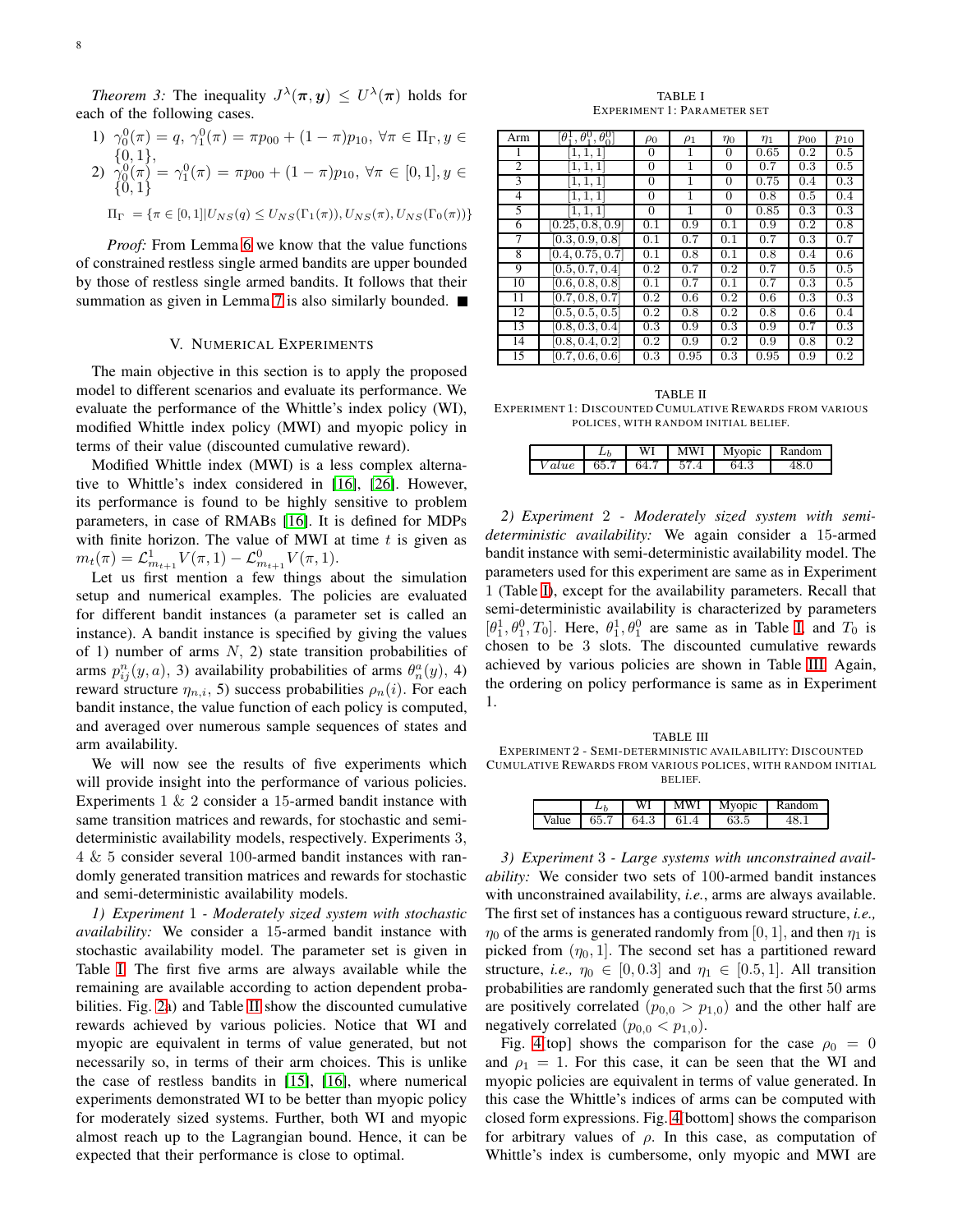

a) Discounted cumulative reward b) Arm choice fraction

<span id="page-8-0"></span>Fig. 2. Experiment 1 - Stochastic availability: a) discounted cumulative rewards as function of sessions for different policies and b) arm choice fraction for each arm with different policies.



Fig. 3. Experiment 2 - semi-deterministic availability: a) discounted cumulative rewards as function of sessions for different policies and b) arm choice fraction for each arm with different policies.

evaluated. In [\[15\]](#page-9-12), [\[16\]](#page-9-13), numerical experiments demonstrated the better performance of WI compared to myopic policy, for moderately sized systems. However, in systems in large systems, as the differences between rewards of arms gets smaller, the advantage of WI over myopic tends to reduce.



a) Contiguous reward structure b) Partitioned reward structure

<span id="page-8-1"></span>Fig. 4. Experiment 3 - Unconstrained Restless Bandits : Values achieved by various policies when all arms are always available, for different sets of 100-armed bandit instances, with contiguous reward structure (left) and with partitioned reward structure (right). The case for  $\rho_0 = 0$  and  $\rho_1 = 1$  is shown at the top, and the case for arbitrary  $0 \leq \rho_0 < \rho_1 \leq 1$  is shown at the bottom.

*4) Experiment* 4 *- Large systems with stochastic availability:* We consider two sets 100-armed bandit instances with stochastic availability. Same instances are used as in Experiment 3, except for the availability parameters. The availability probabilities  $[\theta_1^1, \theta_1^0, \theta_0^0]$  are randomly generated from  $[0, 1]$ . In this experiment we only evaluate the performances of modified Whittle's index and myopic policies, as computing indices for large systems is cumbersome. Furthermore, as observed in Experiments 1, 2, we can expect the performance of WI to be similar to that of myopic. Hence, we compare only myopic and MWI policies.

Fig. [5](#page-8-2) shows the values of discounted cumulative rewards achieved by MWI and myopic policies for different 100 armed bandit instances, for contiguous and partitioned reward structures.



a) Contiguous reward structure b) Partitioned reward structure

<span id="page-8-2"></span>Fig. 5. Experiment 4 - Stochastic availability model : Values achieved by myopic and MWI policies for two sets of 100-armed bandit instances, one set with contiguous reward structure and the other with partitioned reward structure.

*5) Experiment* 5 *- Large system with semi-deterministic availability:* We again consider two sets 100-armed bandit instances, but with semi-deterministic availability. As in Experiment 4, the first set of instances has contiguous reward structure with  $0 < \eta_0 < \eta_1 < 1$ , and the second set has a partitioned reward structure with  $\eta_0 \in [0, 0.3]$  and  $\eta_1 \in [0.5, 1]$ . The rewards, transition probabilities are same as in Experiment 4, so are  $\theta_1^1, \theta_1^0$ .  $T_0$  is chosen to be 3 slots for all the arms. Fig. [6](#page-8-3) shows the discounted cumulative rewards for MWI and myopic policies for different instances, for contiguous and partitioned reward structures. Again, the ordering on policy performances is same as in case of the stochastic availability model.



a) Contiguous reward structure b) Partitioned reward structure

<span id="page-8-3"></span>Fig. 6. Experiment 5 - Semi-deterministic availability model : Values achieved by myopic and MWI policies for two sets of 100-armed bandit instances, one set with contiguous reward structure and the other with partitioned reward structure.